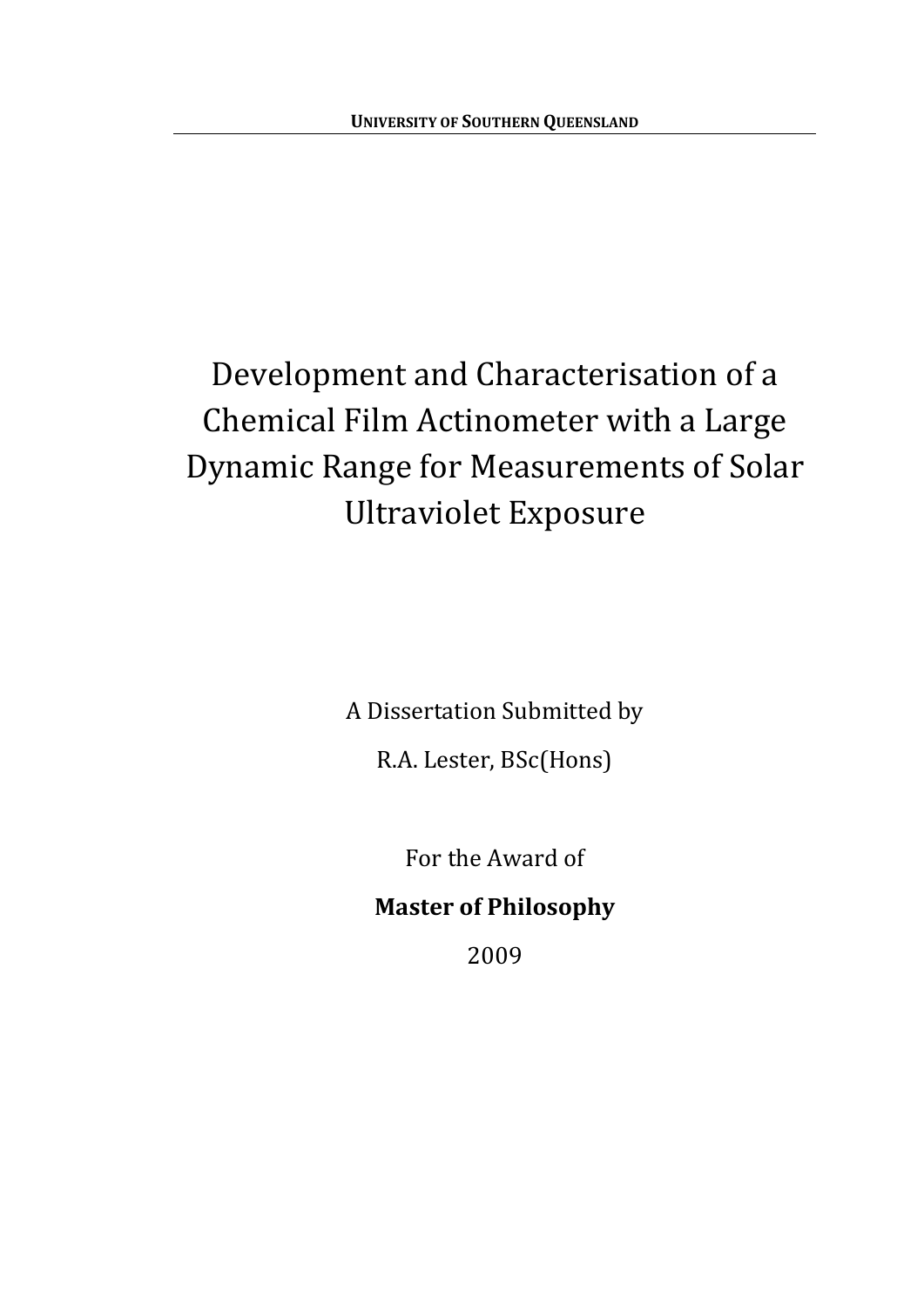#### Declaration

The research contained in this dissertation is the full documentation of the research results that were published as

Lester, RA, Parisi, AV, Kimlin, MG, & Sabburg, J. 2003, 'Optical properties of poly(2,6-dimethyl-1,4-phenylene oxide) film and its potential for a long-term solar ultraviolet dosimeter', *Physics in Medicine and Biology*, vol. 48, pp. 3685-98.

I declare that this dissertation is comprised entirely of my own research (except where due acknowledgement is made), and no part of this dissertation has been written by another person. To the best of my knowledge, the work presented here is original and has not been published elsewhere other than in the reference stated above. This dissertation contains no material that to any substantial extent resembles work previously submitted for any other award at the University of Southern Queensland or any other educational or academic institution. All contributions to this dissertation and the research within are explicitly acknowledged.

Rick Lester

06/04/09

Signed ...................................................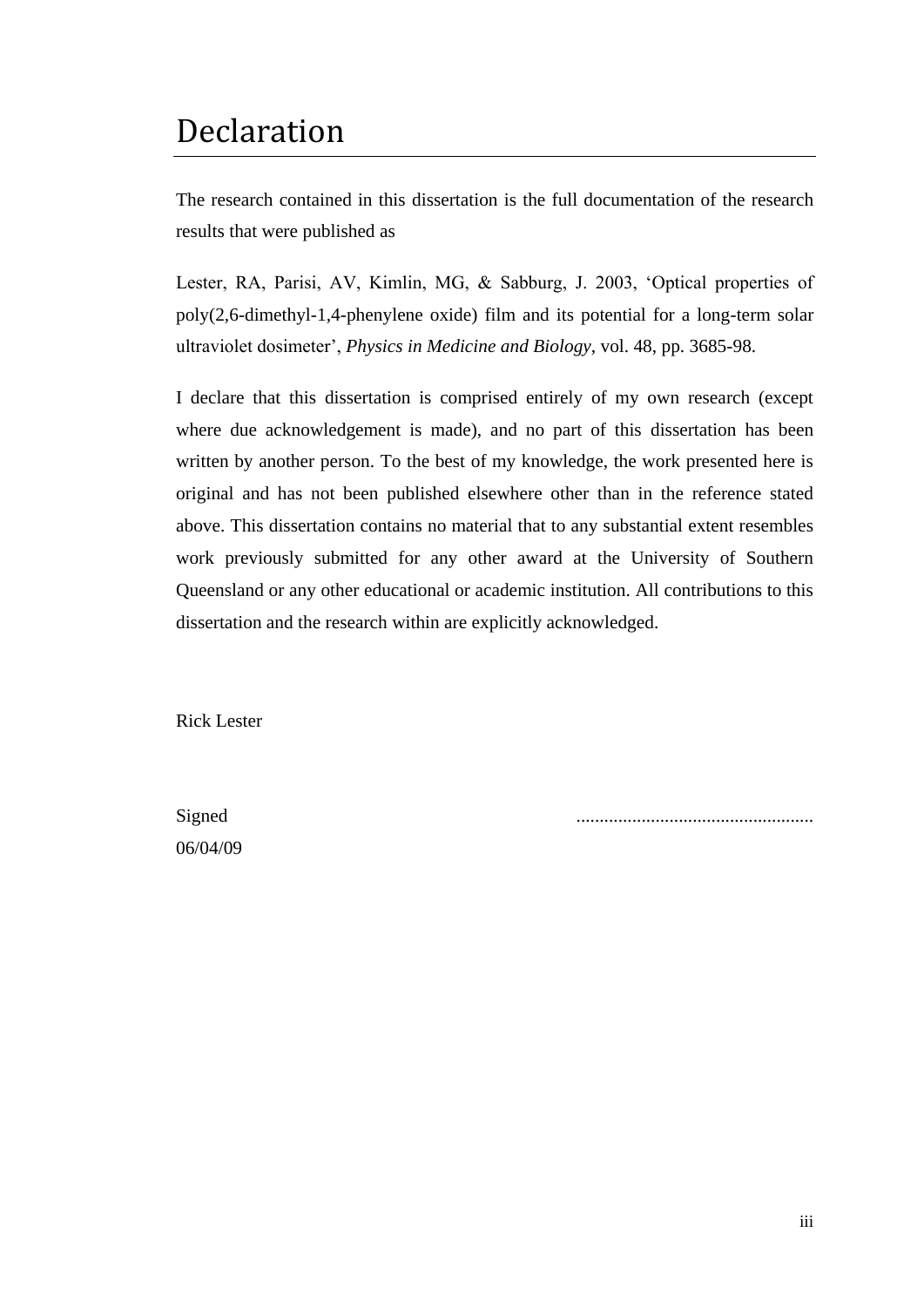## <span id="page-2-0"></span>Acknowledgements

I wish to acknowledge the various contributions made to this project by a number of members of staff of the Faculty of Sciences at the University of Southern Queensland.

My Principle Supervisor, Dr Alfio Parisi (now Assoc Prof) initiated the concept for the project, provided supervision and training in a number of areas relating to ultraviolet physics, assisted with the assembly of experiments, and contributed substantially to the proof reading and editing of documents relating to this project.

Dr Jeff Sabburg made valuable contributions to experimental design and provided advice on error analysis, and also contributed to proof reading and editing. As an Associate Supervisor, Dr Michael Kimlin (now Assoc Prof) provided guidance for the casting aspect of the pilot study and also assisted in proof reading and editing during the early stages of the project. Prof John Mainstone, also an Associate Supervisor, contributed to project discussions and proof reading, and Dr Brad Carter took on the role of Associate Supervisor during the final stage of the project.

Dr Tania van den Ancker and Dr Ray Marshall provided essential workspace in the chemistry laboratory, assisted with the chemistry equipment required for the casting of chemical films, and also contributed to discussions relating to the photochemical nature of various actinometer materials.

Mr Graham Holmes provided technical assistance and provided a valuable support in equipment maintenance and repairs throughout the project, and also played a pivotal role in problem solving related to experimental logistics. Mr Pat McConnell also assisted with experimental apparatus.

Mr Oliver Kinder designed and constructed a number of precision mechanisms required for experimental work, and provided much needed technical assistance with these and other experimental devices, as well as repairs and maintenance. Although Mr Ken Mottram retired before the beginning of this project, I would like to thank him for the interesting discussions and moral support in the lead up to this project.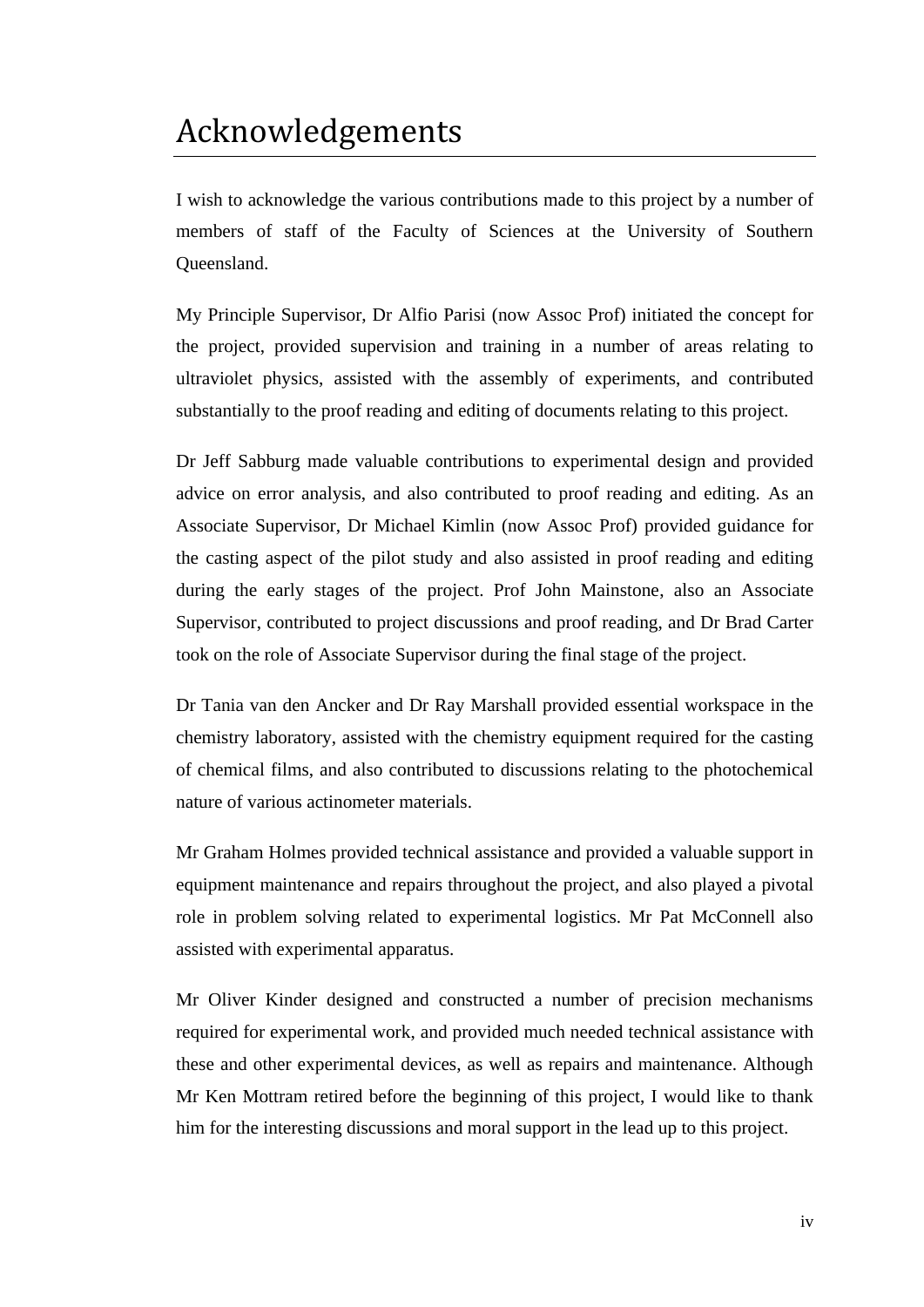In addition, the Faculty of Sciences at the University of Southern Queensland financed the project by means of a research scholarship, and also provided the equipment and resources necessary for this project. I am grateful to, and thank all of those who have contributed and supported this research.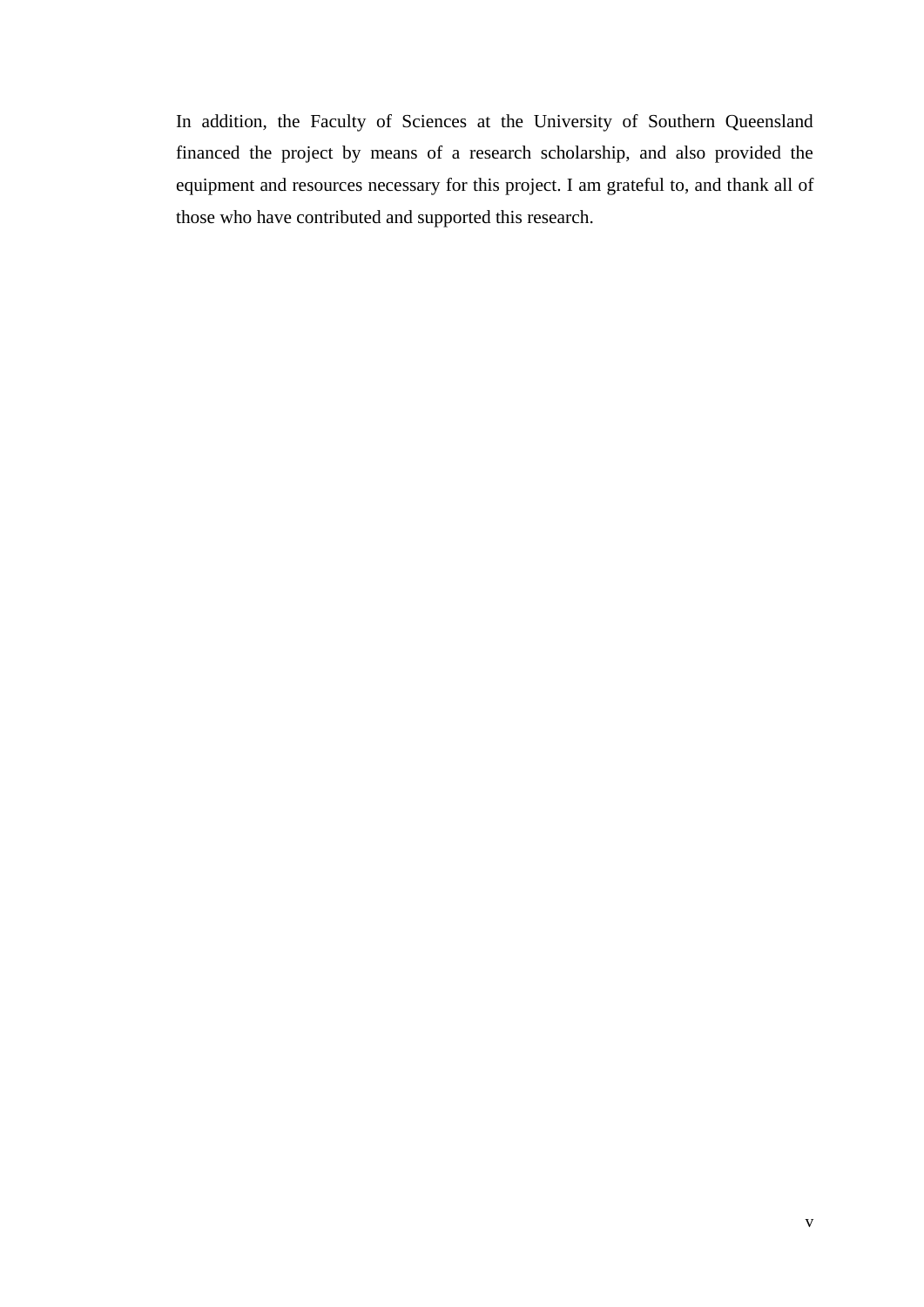#### <span id="page-4-0"></span>Abstract

Solar ultraviolet (UV) radiation arriving at the Earth's surface is a biological requirement for most forms of life, but also causes adverse responses in humans, animals and plants in cases of overexposure. Many of the adverse responses are cumulative in nature, and hence solar UV related environmental risk assessment requires quantification of long-term exposures and large UV doses.

Dosimetry methods for quantifying solar UV radiation exposure are extremely versatile and cost-effective compared to radiometric methods, and allow time integrated doses to be quantified efficiently. Biodosimetry often provides a large dynamic range, but is expensive, labour intensive and time consuming. Chemical actinometry is a cost and labour effective alternative to biodosimetry, but is disadvantaged for large-dose measurements by its relatively small dynamic range.

Poly(dimethyl phenylene oxide) (PPO) film was identified from the literature as a chemical actinometer material with the potential to reduce the labour and costs involved in the quantification of large solar radiation doses by means of a larger dynamic range. A fabrication technique for PPO film actinometers was established, and the optical properties of the actinometers were fully characterised.

The resulting actinometer provides an efficient method for quantifying either unweighted UVB dose or biologically effective dose. The spectral response resembles the erythemal action spectrum, and the solar erythemal calibration function is near linear. The PPO film actinometer is therefore very well suited to human exposure research, especially for evaluation of chronic responses, or cumulative acute responses in which large-dose measurements are required.

The PPO film actinometer now provides an additional tool in the quantification of solar UV radiation exposure. It has equal versatility, and similar costs, labour and equipment requirements to the most commonly employed actinometry methods. The larger dynamic range of PPO film however, reduces labour and costs associated with large-dose UV measurements.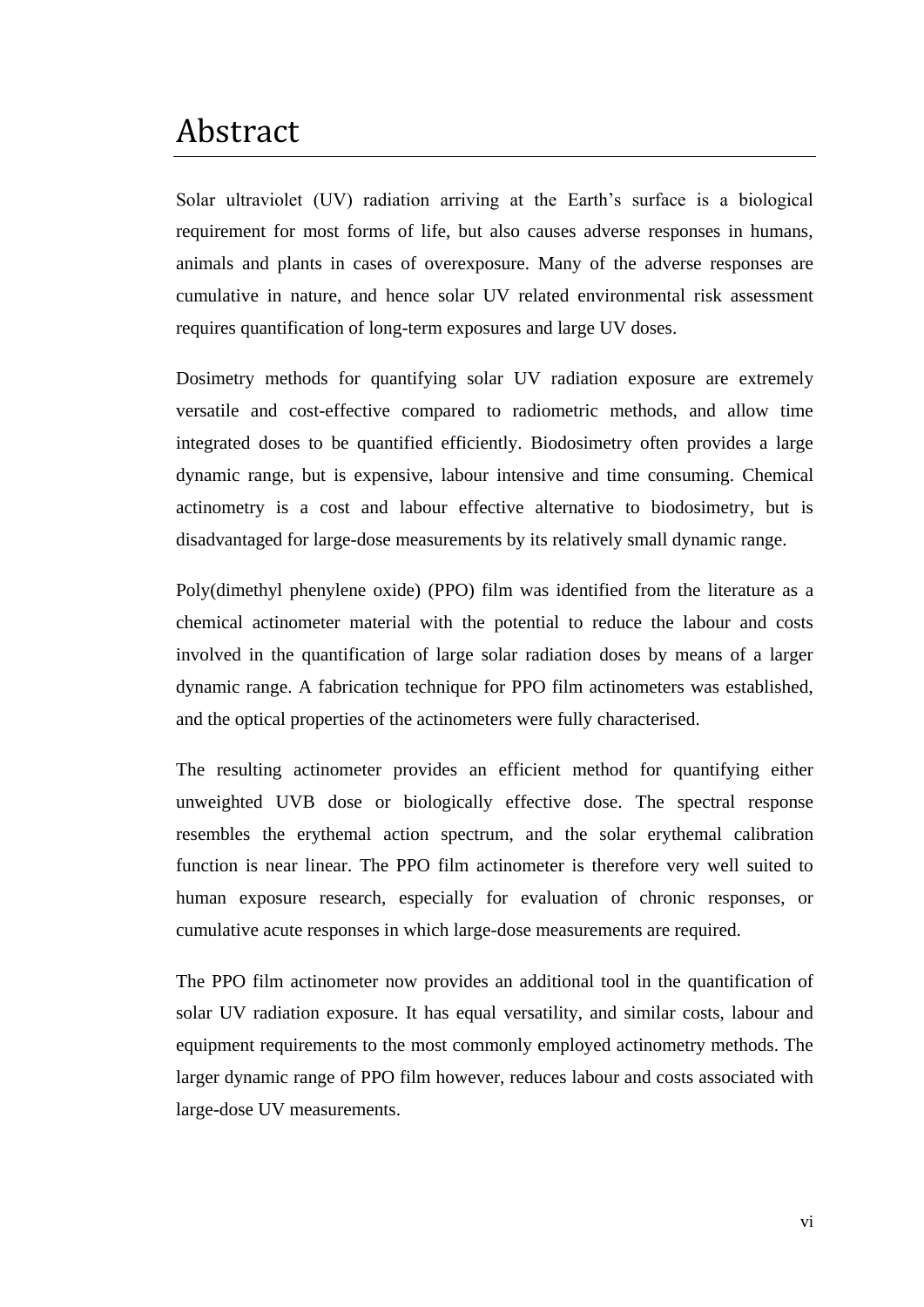## <span id="page-5-0"></span>Contents

| 1.1 |       |                                                                      |  |
|-----|-------|----------------------------------------------------------------------|--|
| 1.2 |       |                                                                      |  |
| 1.3 |       |                                                                      |  |
|     | 1.3.1 |                                                                      |  |
|     | 1.3.2 |                                                                      |  |
|     | 1.3.3 | Investigation of PPO Film Thickness and Dose-Response 7              |  |
|     | 1.3.4 | Quantification of the Optical Properties of PPO Film                 |  |
|     |       |                                                                      |  |
|     | 1.3.5 |                                                                      |  |
| 1.4 |       |                                                                      |  |
| 1.5 |       |                                                                      |  |
|     |       | Chapter 2: Responses of Biological Systems to Solar UV Radiation  10 |  |
| 2.1 |       |                                                                      |  |
| 2.2 |       |                                                                      |  |
|     | 2.2.1 |                                                                      |  |
|     | 2.2.2 |                                                                      |  |
|     | 2.2.3 |                                                                      |  |
| 2.3 |       |                                                                      |  |
|     | 2.3.1 |                                                                      |  |
|     |       |                                                                      |  |
|     |       |                                                                      |  |
|     |       |                                                                      |  |
|     |       |                                                                      |  |
|     | 2.3.2 |                                                                      |  |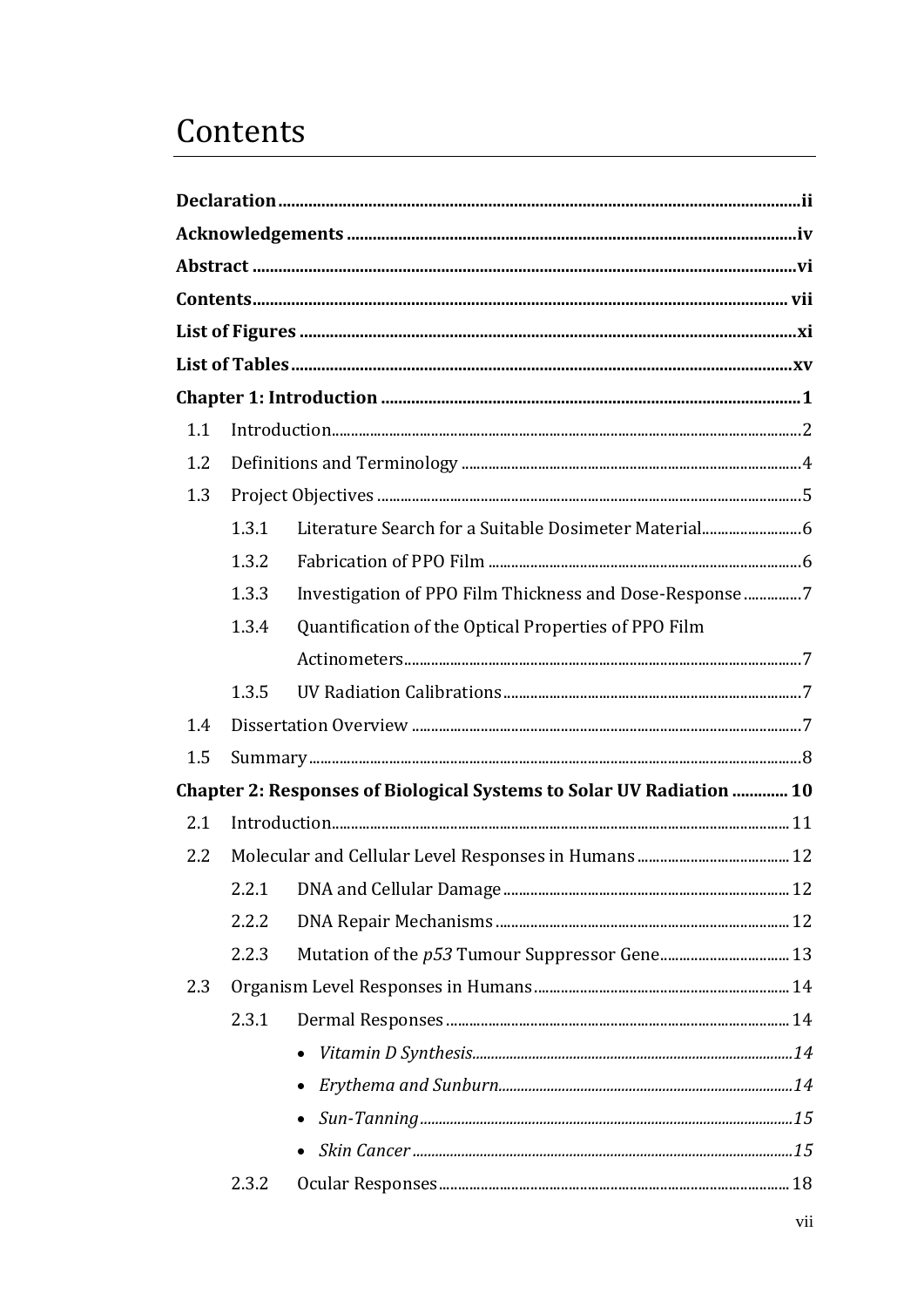|     | 2.3.3 |                                                                    |  |  |  |
|-----|-------|--------------------------------------------------------------------|--|--|--|
| 2.4 |       |                                                                    |  |  |  |
| 2.5 |       |                                                                    |  |  |  |
| 2.6 |       |                                                                    |  |  |  |
| 2.7 |       |                                                                    |  |  |  |
|     |       | Chapter 3: Variability and Distribution of Solar UV Radiation  27  |  |  |  |
| 3.1 |       |                                                                    |  |  |  |
| 3.2 |       |                                                                    |  |  |  |
| 3.3 |       |                                                                    |  |  |  |
|     | 3.3.1 |                                                                    |  |  |  |
|     | 3.3.2 |                                                                    |  |  |  |
|     | 3.3.3 |                                                                    |  |  |  |
| 3.4 |       |                                                                    |  |  |  |
|     | 3.4.1 |                                                                    |  |  |  |
|     | 3.4.2 |                                                                    |  |  |  |
|     | 3.4.3 |                                                                    |  |  |  |
| 3.5 |       |                                                                    |  |  |  |
| 3.6 |       |                                                                    |  |  |  |
|     |       | <b>Chapter 4: Review of the Optical Properties of UV Radiation</b> |  |  |  |
|     |       |                                                                    |  |  |  |
| 4.1 |       |                                                                    |  |  |  |
| 4.2 |       |                                                                    |  |  |  |
| 4.3 |       |                                                                    |  |  |  |
|     | 4.3.1 |                                                                    |  |  |  |
|     | 4.3.2 |                                                                    |  |  |  |
| 4.4 |       |                                                                    |  |  |  |
| 4.5 |       |                                                                    |  |  |  |
| 4.6 |       |                                                                    |  |  |  |
| 4.7 |       |                                                                    |  |  |  |
| 4.8 |       |                                                                    |  |  |  |
| 4.9 |       |                                                                    |  |  |  |
|     |       |                                                                    |  |  |  |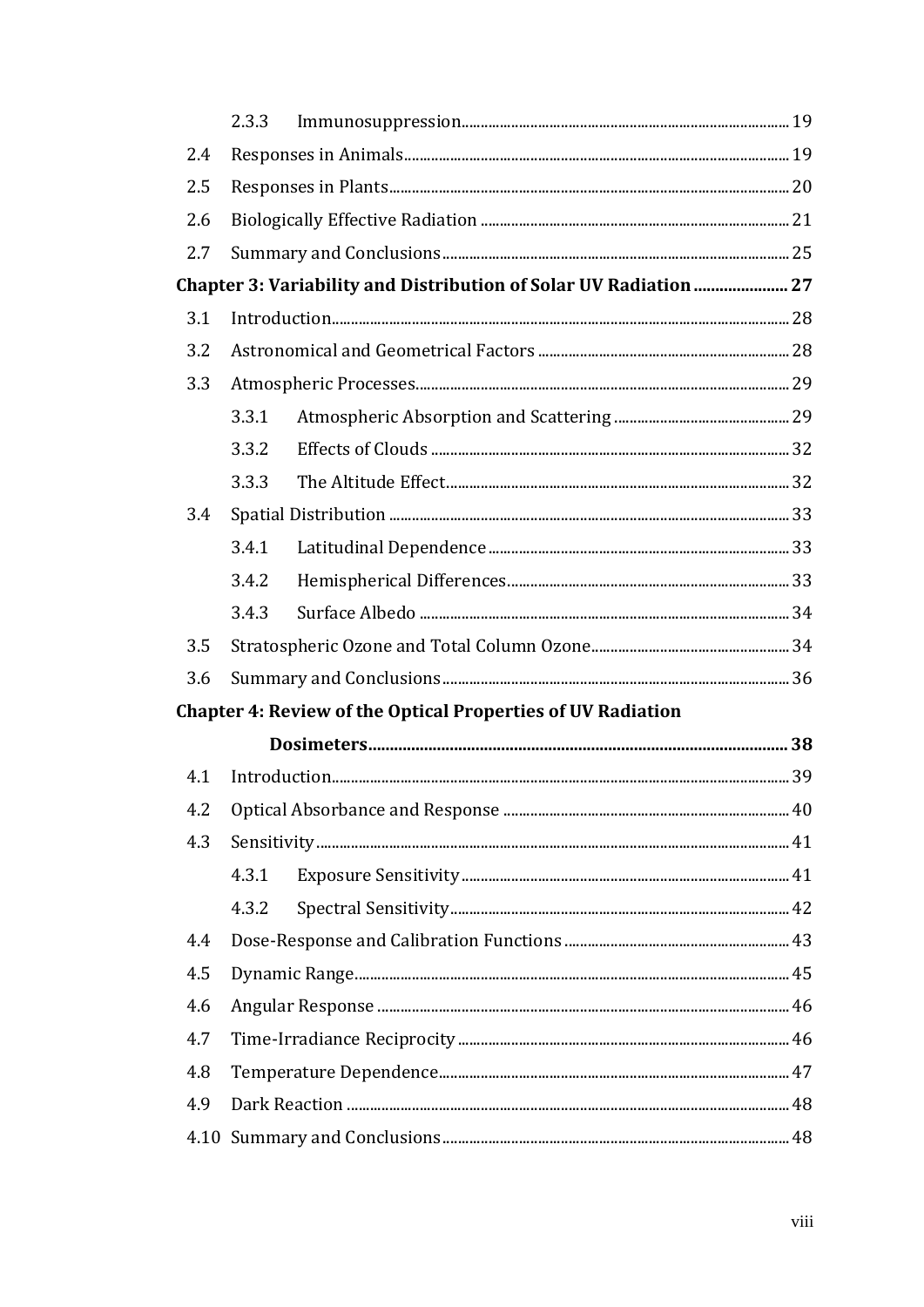|     |       | <b>Chapter 5: Evaluation of Currently Available Dosimeters for</b>     |  |  |  |  |
|-----|-------|------------------------------------------------------------------------|--|--|--|--|
|     |       |                                                                        |  |  |  |  |
| 5.1 |       |                                                                        |  |  |  |  |
| 5.2 |       |                                                                        |  |  |  |  |
|     | 5.2.1 |                                                                        |  |  |  |  |
|     | 5.2.2 |                                                                        |  |  |  |  |
|     | 5.2.3 |                                                                        |  |  |  |  |
| 5.3 |       |                                                                        |  |  |  |  |
|     | 5.3.1 |                                                                        |  |  |  |  |
|     | 5.3.2 |                                                                        |  |  |  |  |
|     | 5.3.3 | Dyed Polyvinyl Alcohol and Polyvinyl Butanol Films  55                 |  |  |  |  |
|     | 5.3.4 |                                                                        |  |  |  |  |
|     | 5.3.5 |                                                                        |  |  |  |  |
| 5.4 |       |                                                                        |  |  |  |  |
|     |       | <b>Chapter 6: Physical Development and Optical Characterisation of</b> |  |  |  |  |
|     |       | Poly(Dimethyl Phenylene Oxide) Film Actinometers  62                   |  |  |  |  |
| 6.1 |       |                                                                        |  |  |  |  |
| 6.2 |       |                                                                        |  |  |  |  |
|     | 6.2.1 |                                                                        |  |  |  |  |
|     | 6.2.2 |                                                                        |  |  |  |  |
|     | 6.2.3 |                                                                        |  |  |  |  |
|     |       | 6.2.4 Optical Absorbance Measurements and Calculations 75              |  |  |  |  |
| 6.3 |       |                                                                        |  |  |  |  |
|     | 6.3.1 |                                                                        |  |  |  |  |
|     | 6.3.2 |                                                                        |  |  |  |  |
|     |       |                                                                        |  |  |  |  |
|     |       | • Mixing Ratio and Chloroform Evaporation Rate77                       |  |  |  |  |
|     | 6.3.3 |                                                                        |  |  |  |  |
| 6.4 |       |                                                                        |  |  |  |  |
|     | 6.4.1 | Effects of Mixing Ratio and Film Thickness on                          |  |  |  |  |
|     |       |                                                                        |  |  |  |  |
|     |       |                                                                        |  |  |  |  |
|     |       |                                                                        |  |  |  |  |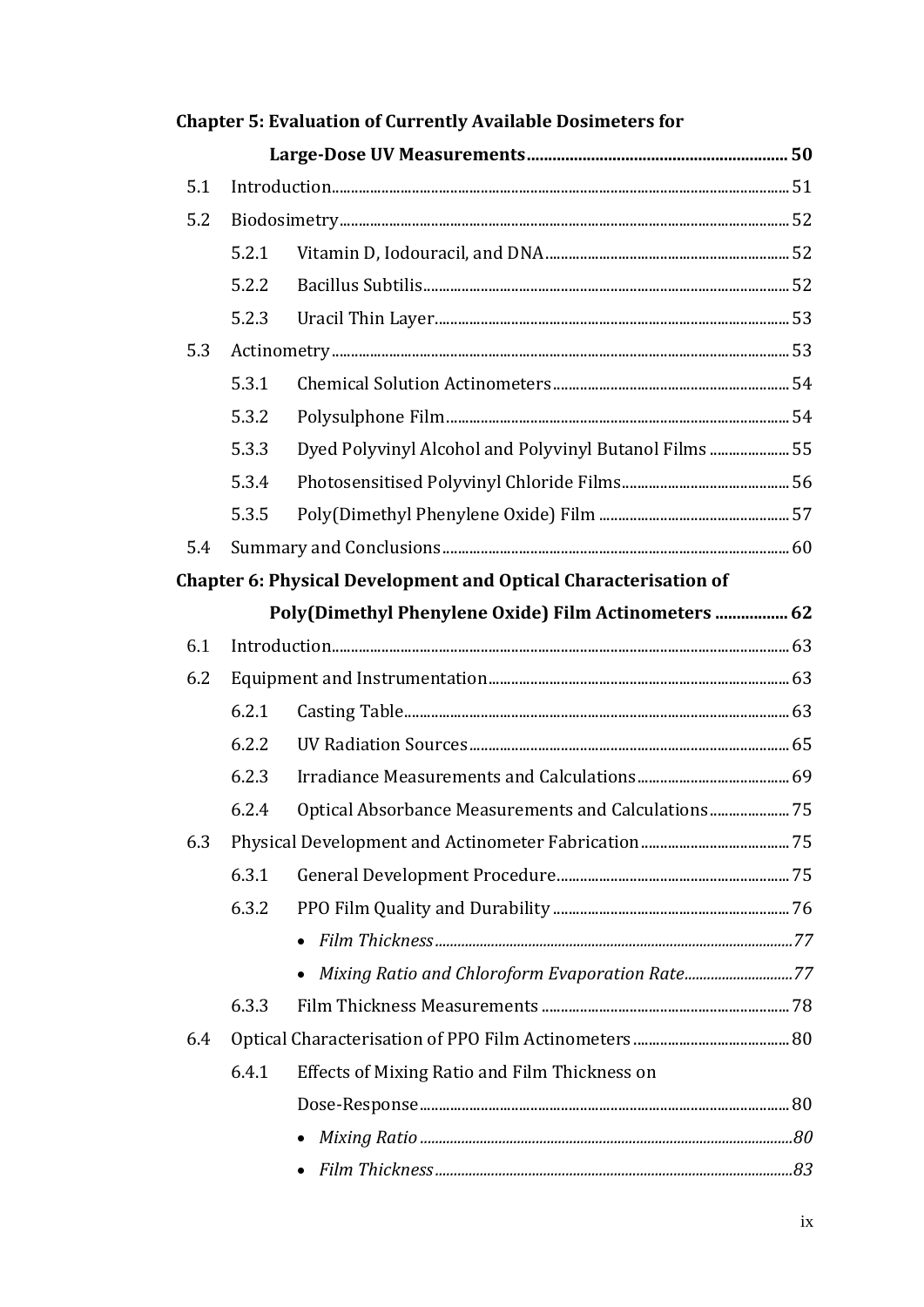|     | 6.4.2  | Spectrophotometer Measurement Wavelength  85                           |  |
|-----|--------|------------------------------------------------------------------------|--|
|     | 6.4.3  |                                                                        |  |
|     | 6.4.4  |                                                                        |  |
|     | 6.4.5  |                                                                        |  |
|     | 6.4.6  |                                                                        |  |
|     | 6.4.7  |                                                                        |  |
|     | 6.4.8  |                                                                        |  |
|     | 6.4.9  |                                                                        |  |
|     | 6.4.10 |                                                                        |  |
|     | 6.4.11 |                                                                        |  |
|     | 6.4.12 |                                                                        |  |
| 6.5 |        |                                                                        |  |
|     |        |                                                                        |  |
| 7.1 |        |                                                                        |  |
| 7.2 |        |                                                                        |  |
| 7.3 |        |                                                                        |  |
| 7.4 |        |                                                                        |  |
|     |        |                                                                        |  |
|     |        |                                                                        |  |
|     |        |                                                                        |  |
|     |        |                                                                        |  |
|     |        | Appendix C - Paired t-tests for spectrophotometer beam effect on       |  |
|     |        |                                                                        |  |
|     |        | Appendix D - Analysis of variance test for temperature dependence  147 |  |
|     |        | Appendix E - PPO film artificial source broadband UV calibration       |  |
|     |        |                                                                        |  |
|     |        |                                                                        |  |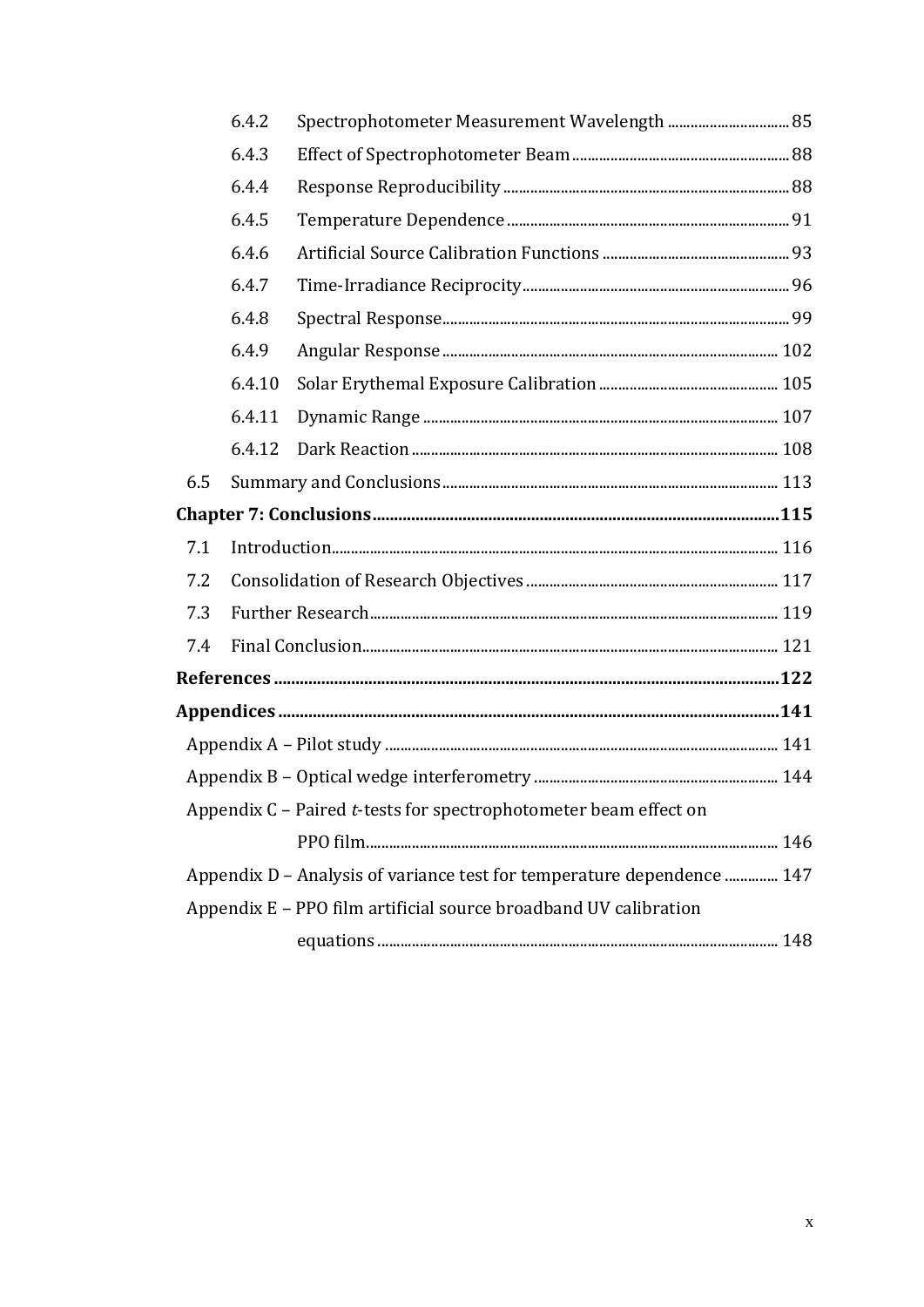- <span id="page-9-0"></span>**Figure 2.1:** Incidence rates of cutaneous malignant melanoma for Australia, the United States and the United Kingdom diagnosed in males ( $\circ$ ), females ( $\times$ ), and both males and females  $(\bullet)$ . The data for this chart were obtained from the National Statistics Clearing House (nschdata.org), the Australian Institute of Health and Welfare (aihw.gov.au), and the Surveillance, Epidemiology, and End Results Database (seer.cancer.gov). ............................17
- **Figure 2.2:** Solar spectral UV irradiance (*a*) (left axis) and erythemal spectral irradiance (*b*) (left axis) on a horizontal plane. The solar irradiance was measured in Toowoomba at a solar zenith angle of 44°. The erythemal spectral irradiance is calculated from the product of the solar spectral irradiance and the CIE erythemal action spectrum (CIE 1987) (*c*) (right axis).............................................................................................................................................23
- **Figure 2.3:** Action spectra for biological responses including human erythema (CIE 1987), vitamin D synthesis (MacLaughlin, Anderson, & Holick 1982), previtamin D3 synthesis (CIE 2006), actinic response (IRPA 1989), DNA damage (Setlow 1974), photoconjunctivitis (CIE 1986a), and photokeratitis (CIE 1986b). ............................................................................................................................24
- **Figure 5.1:** A comparison of the spectral responses of several of the actinometer materials reviewed in this chapter. These include polysulphone (Diffey 1989), PVA/HPR-CN (Abdel-Rehim, Ebrahim & Abded-Fattah 1993), PVA/TTC and PVB/TTC (Ebraheem *et al.* 2000), and PVC/benoxaprofen (Diffey, Oliver & Davis 1982). The erythemal action spectrum (CIE 1987) is included for reference. ......................................................59
- **Figure 6.1:** The polymer film casting table employed by physicists at the University of Southern Queensland for the fabrication of various chemical films for use in UV actinometry. .....................................................................................64
- **Figure 6.2:** Relative spectral distributions of the fluorescent UV lamp (*a*), the irradiation monochromator at various UV wavebands of 4.4 nm FWHM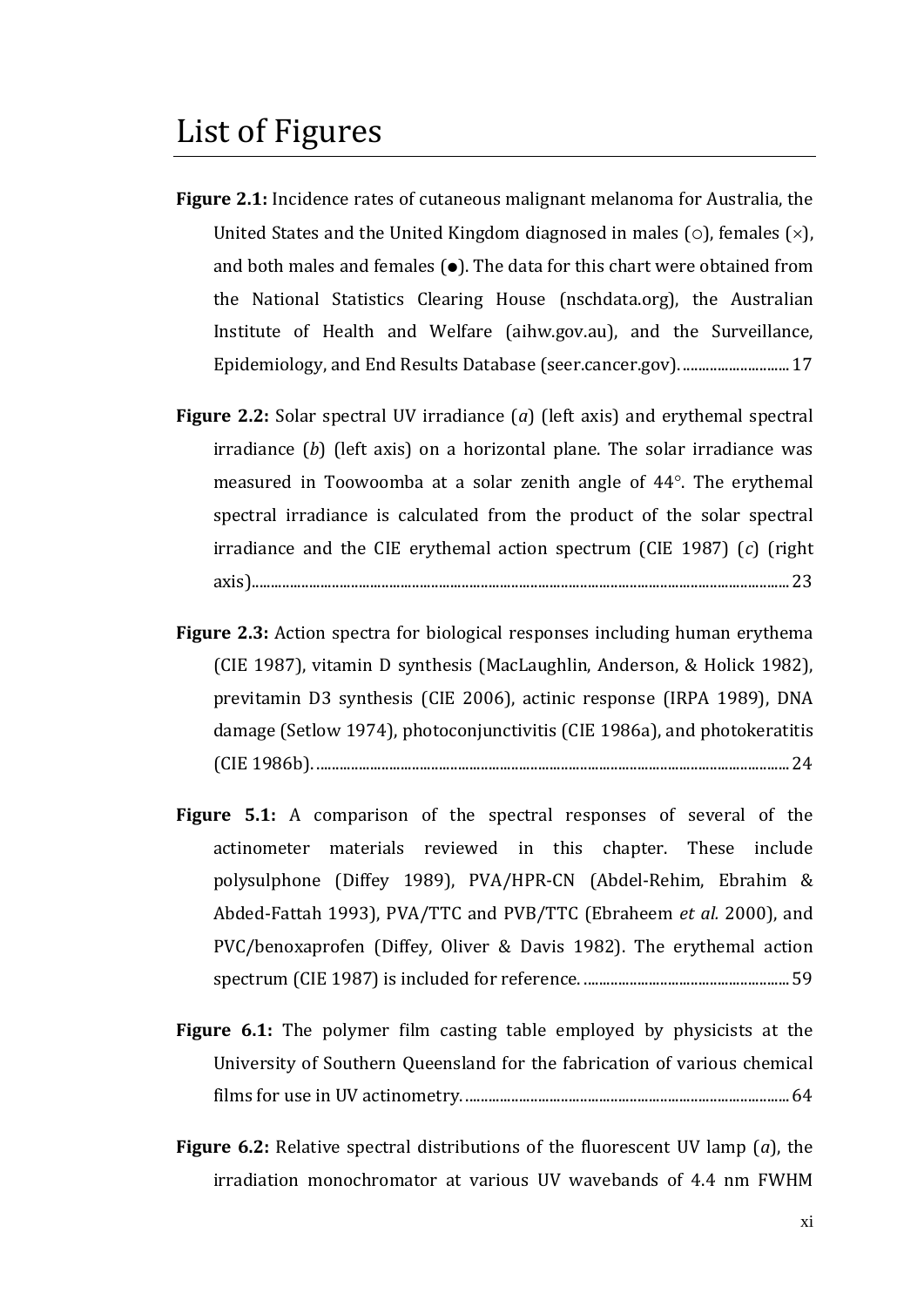bandwidth (*b*), the solar UV simulator (*c*), and natural solar UV radiation (*d*). ...............................................................................................................................................67

- **Figure 6.3:** The irradiation monochromator at the University of Southern Queensland's physics laboratory. The lamp housing is seen toward the rear of the instrument and the monochromator is toward the front. A PPO film actinometer is held in front of the output aperture by a retort stand for irradiation with monochromatic UV. ...........................................................................68
- **Figure 6.4:** Average relative transmission spectrum  $T(\lambda)$  of cellulose acetate film for an 8 h broadband exposure (272 kJ m<sup>-2</sup>) to the fluorescent UV lamp. .......................................................................................................................................................71
- **Figure 6.5:** Spectral sensitivity of the Solar Light 501 UV-biometer (solid curve) normalised to the maximum sensitivity at 293 nm compared to the CIE erythemal action spectrum (dashed line) (CIE 1987). .........................................74
- **Figure 6.6:** An actual size PPO film actinometer displayed on a blue background (left) and the PPO film actinometer schematic (right).........................................76
- **Figure 6.7:** Dose-response comparison for 20  $\mu$ m PPO film cast using mixing ratios of 0.06 (dashed curve) and 0.12 (dotted curve). The relative difference between the responses at the two mixing ratios is given by the solid curve (right axis). The error bars represent an estimated 6% error in the response due to film thickness variations, timing errors, and lamp alignment errors. ..................................................................................................................82
- **Figure 6.8:** Dose-response curves (left axis) resulting from the broadband UV exposure of PPO films of thicknesses 15  $\mu$ m (*a*), 20  $\mu$ m (*b*), 40  $\mu$ m (*c*), 50  $\mu$ m (*d*) and 60  $\mu$ m (*e*). The dashed curve represents the relative difference between the  $\Delta A(340 \text{ nm})$  of 15  $\mu$ m and 60  $\mu$ m films (right axis). The error bars represent an estimated 6% error in the response due to film thickness variations, timing errors, and lamp alignment errors. .........................................84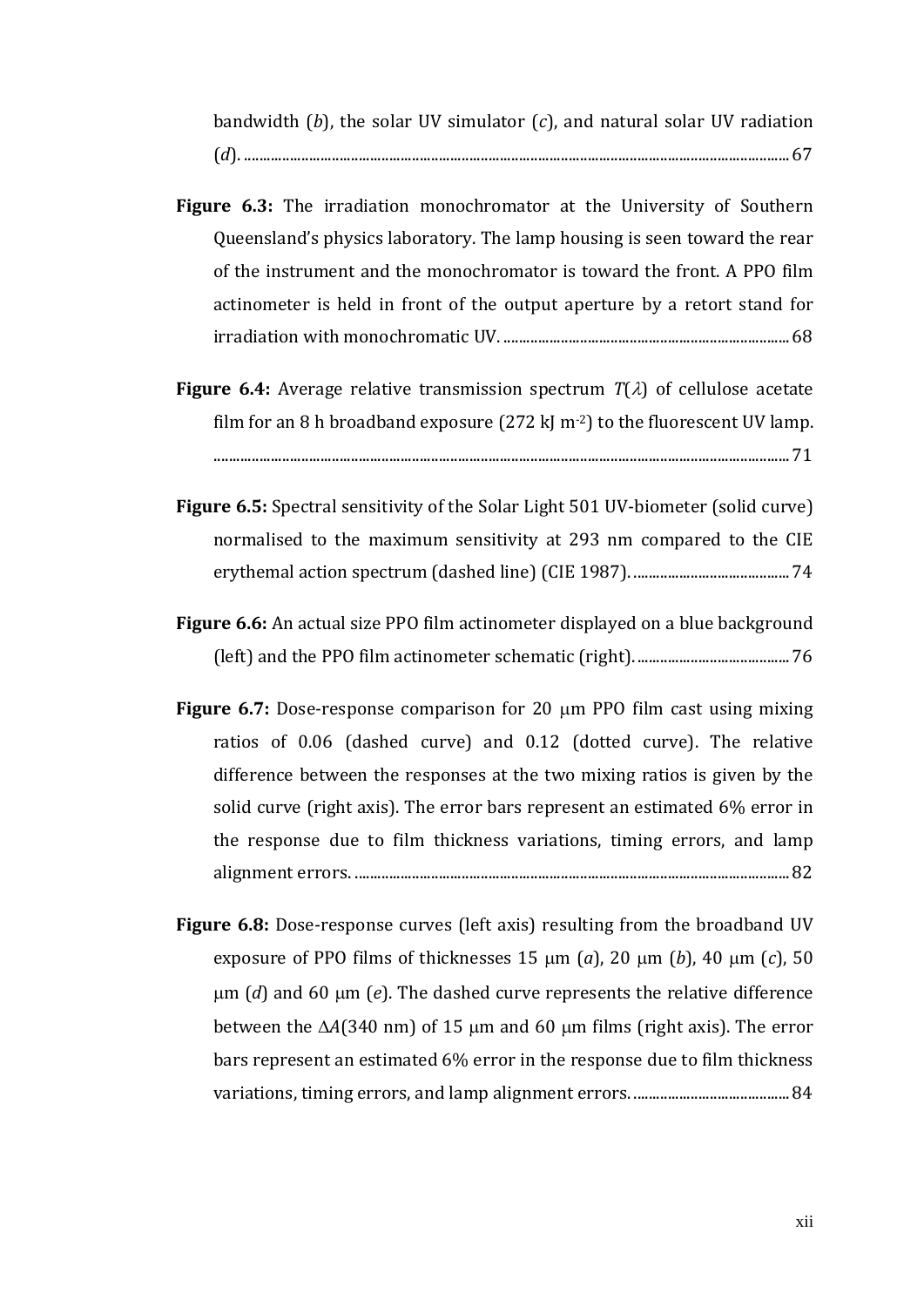- **Figure 6.9:** Optical absorbance spectra of 40  $\mu$ m PPO film samples after exposure to broadband UV doses of 17 kJ m<sup>-2</sup> (*a*), 272 kJ m<sup>-2</sup> (*b*), 544 kJ m<sup>-2</sup> (*c*), 1223 kJ m-2 (*d*), and 2310 kJ m-2 (*e*)......................................................................87
- **Figure 6.10:** Reproducibility of broadband UV doses in terms of the coefficient of variation (CV) as a function of dose  $(\bullet)$ . The dashed curve represents the least squares regression  $y = 1.1647x^2$  $y = 1.1647x^2 - 0.4618x + 3.1$  fitted to the CV data ( $R^2$  = 0.947). The calibration curve ( $\circ$ ) employing the mean  $\Delta A(320 \text{ nm})$  at each dose is included for reference. .............................................................................90
- **Figure 6.11:** Effect of temperature during exposure on the UV induced response of 40  $\mu$ m PPO film actinometers from 1.5 $\degree$ C to 50 $\degree$ C. The *x*-error bars indicate the uncertainty in temperature during the exposure, and the *y*error bars are based on a 6.6% CV predicted by equation 6.7. ........................92
- **Figure 6.12:** Fluorescent UV lamp calibration curves for broadband UV dose ( $\Box$ ), UVB dose ( $\times$ ), UVA dose ( $\odot$ ), erythemal dose ( $\bullet$ ), and photokeratitis weighted dose  $(\blacksquare)$ . Solid lines are scaled against the left axis while dashed lines are scaled against the right axis. The error bars represent the CV as estimated for each  $\Delta A(320 \text{ nm})$  by equation 6.7. The error bars are identical for all calibration curves.................................................................................95
- **Figure 6.13:** Reciprocity result for 40  $\mu$ m PPO film actinometers exposed to a broadband dose of 1.9 MJ m<sup>-2</sup>. The  $\Delta A(320 \text{ nm})$  ( $\bullet$ ) is plotted against the irradiance required to administer a dose of 1.9 MJ  $m<sup>-2</sup>$  over the given exposure time period ( $\circ$ ) (right axis). The *x*-error bars indicate the estimated 10% error associated with measurements of irradiance, and the *y*-error bars indicate a CV ranging from 3.3% to 4.5% predicted by equation 6.7 for each  $\Delta A(320 \text{ nm})$ response.............................................................................................................. 98
- **Figure 6.14:** Experimentally determined spectral response of 40  $\mu$ m PPO film shown on logarithmic (solid curve, left axis) and linear (dotted curve, right axis) scales. The response is normalised to the maximum response that occurs at 305 nm. The *y*-error bars represent the reproducibility of 8.8% for this experiment. The *x*-error bars indicate the 4.4 nm FWHM of each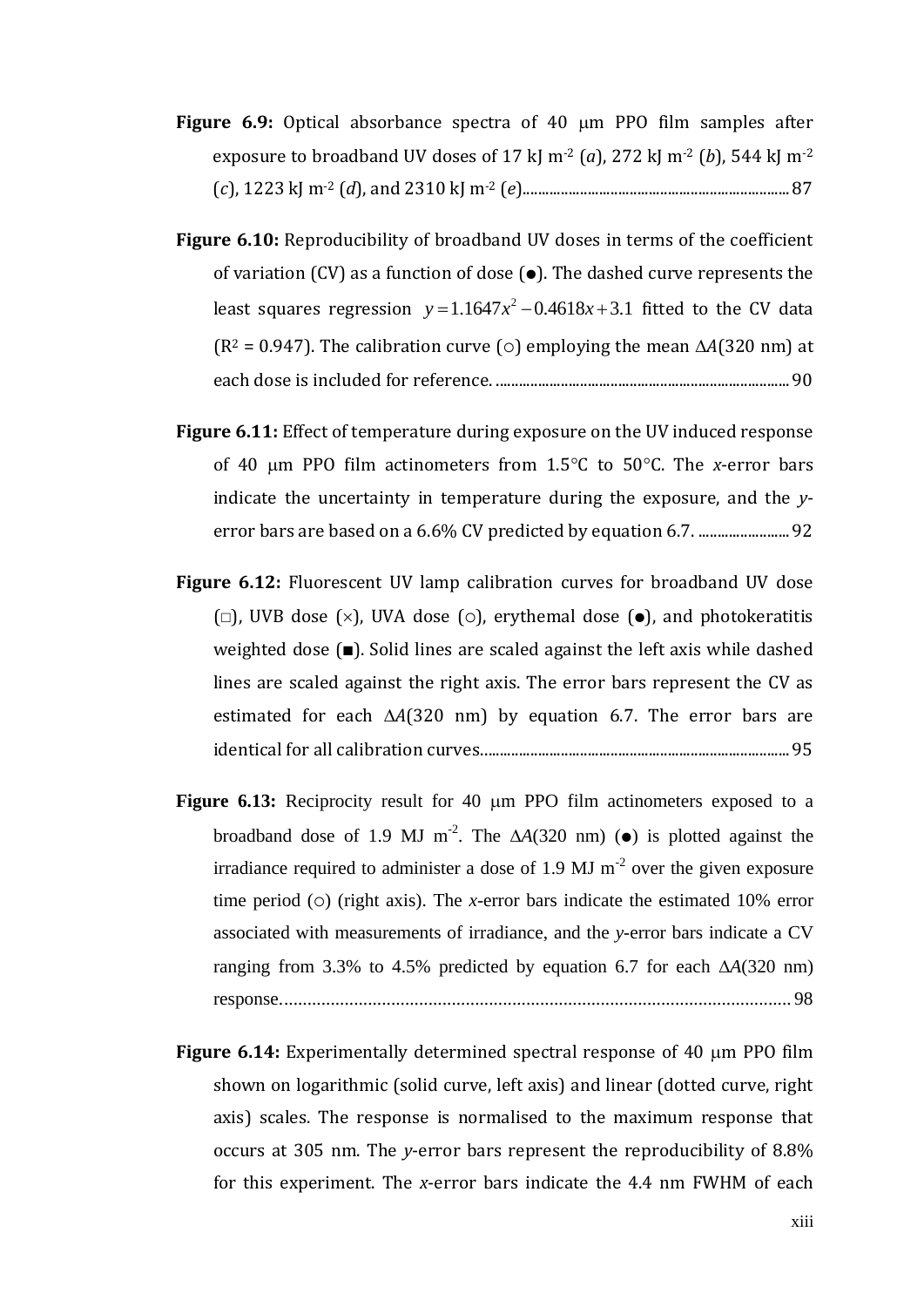exposure waveband. The spectral response of polysulphone film (left axis) and the erythemal action spectrum (left axis) are included for comparison. .................................................................................................................................................... 101

- **Figure 6.15:** The angular response of 40 µm PPO film actinometers in the azimuth plane ( $\circ$ ) and the altitude plane ( $\bullet$ ) (central axis), and the cosine error  $(x)$  for each angle (right axis). Three repeated measurements were made at 45 $\degree$  of altitude ( $\Box$ ) to provide an estimate of the reproducibility of about 4% for this experiment, as indicated by the error bars. ...................... 104
- **Figure 6.16:** Solar erythemal exposure calibration curve of 40  $\mu$ m PPO film actinometers. The curve represents the third order cubic regression (equation 6.12). The three open circles represent the data points that occur within the region of optical saturation as they deviate substantially from the regression line. The *y*-error bars show the uncertainty of about 10% in the UV-biometer measurements, and the *x*-error bars represent the CV of the response ranging from 3% to 12.4% as estimated by equation 6.7. ... 106
- Figure 6.17: Dark reaction of 40 µm PPO film actinometers stored at temperatures of -16°C (*a*), 2°C (*b*), 24°C (*c*), and 40°C (*d*) after exposure to a broadband dose of 729.5 kJ m<sup>-2</sup>. The dashed curves represent power curve regression lines for temperatures of 24C and 40C............................. 109
- **Figure 6.18:** Dependence of the dark reaction of 40 µm PPO film actinometers on dose. The percent change in  $\Delta A_{DK}$ (320 nm) is plotted against the  $\Delta A$ (320 nm) response induced by the broadband doses given in table 6.5. The  $\Delta A_{\text{DK}}(320 \text{ nm})$  was determined at post-exposure times of 22.5 h (*a*,  $\times$ ), 49.5 h (*b*,  $\bullet$ ), 72 h (*c*,  $\blacksquare$ ), 104 h (*d*,  $\triangle$ ), 176.5 h (*e*,  $\circ$ ), and 493.5 h (*f*,  $\Box$ ). The curves represent least squares linear regressions.............................................. 112